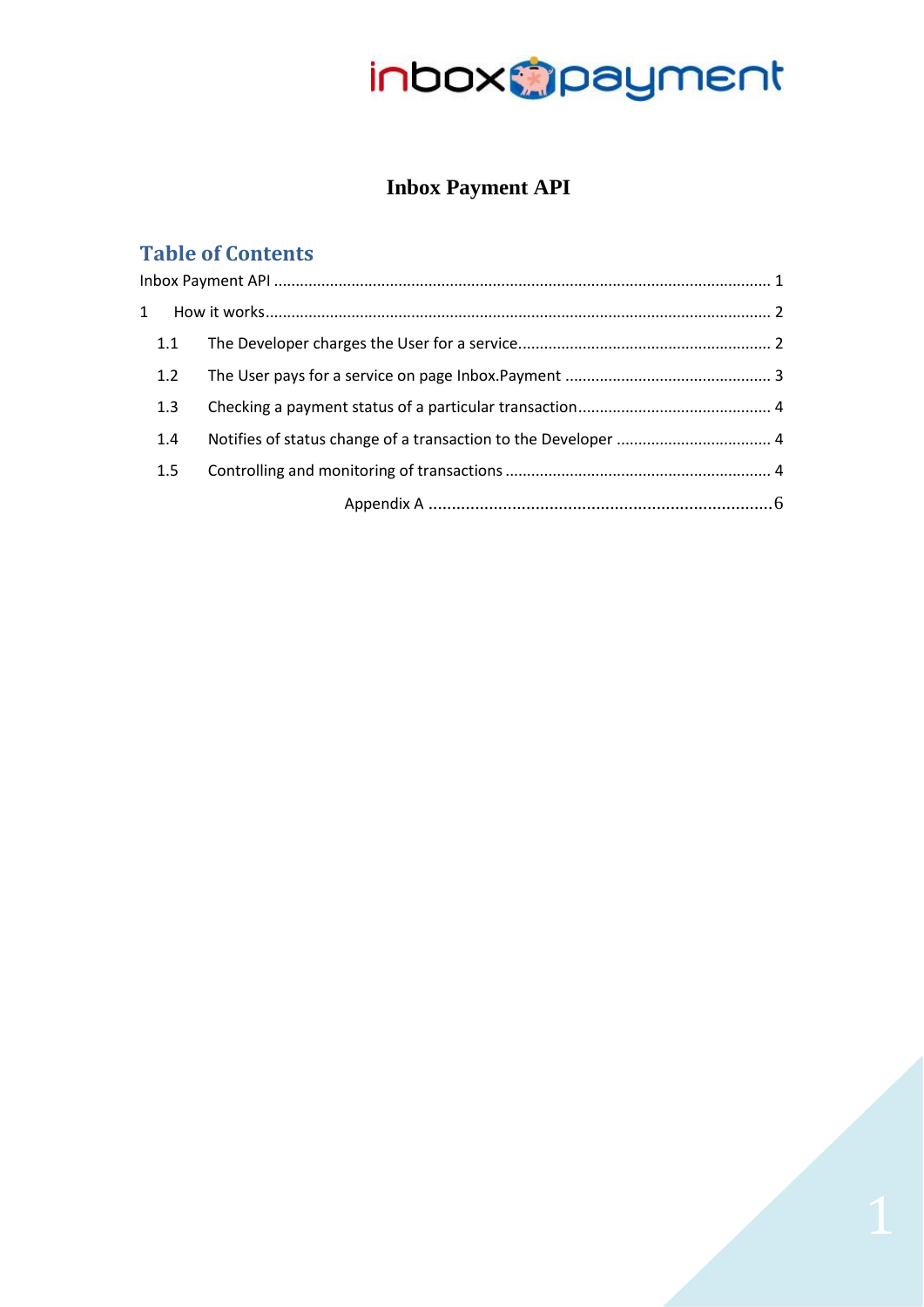General description

The Inbox Payment API allows to make payments for paid services of Inbox portal, including Inbox.Games, Inbox.Mail+, etc. The API accepts payments from users by various methods - Swedbank Bank Link, SEB E-Link, SMS, PayPal, Visa.

The API allows to charge flexible fees but has fixed nominals for SMS (see Appendix A).

The Developers may specify a method of payment and amount for each transaction. The transaction will be declined when the amount is not admissible,

Available payment methods:

| <b>Method</b>          | Code          |
|------------------------|---------------|
| Swedbank BankLink      | HBL           |
| <b>SEB E-Link</b>      | <b>SEBL</b>   |
| LattelecomBPO          | <b>SMS</b>    |
| PayPal                 | <b>PAYPAL</b> |
| Credit Card            | <b>CCARD</b>  |
| (Visa/Mastercard/Amex) |               |

#### <span id="page-1-0"></span>**1 How it works**

Actions are divided into two parts: Requests and Notifications. Requests are initiated by a third-party application (Application) and should be serialized using one of the schemes: XML, JSON, PHP.

Requests are sent to the appropriate address:

- **http://payment.inbox.lv/1.0/xml/**
- **http://payment.inbox.lv/1.0/json/**
- **http://payment.inbox.lv/1.0/php/**

Data is serialized by appropriate means, as in the request and the response. All requests use POST method of HTTP protocol.

<span id="page-1-1"></span>1.1 The Developer charges the User for a service.

The Developer sends a request to the API to create a transaction, which states:

Request:

- **action** "transactions/create"
- **dev** GUID of the Developer (Registered by Inbox)
- **apiKey** GUID services (Registered by Inbox)

**price** - method of payment and fee in LVL centimes (it is possible to use different prices for different payment methods. For example 'hbl-75, sms-95'.*)* Codes of the payment methods are stated in Section 1.

**language** — specifies interface language of the User (options RUS, ENG, LV)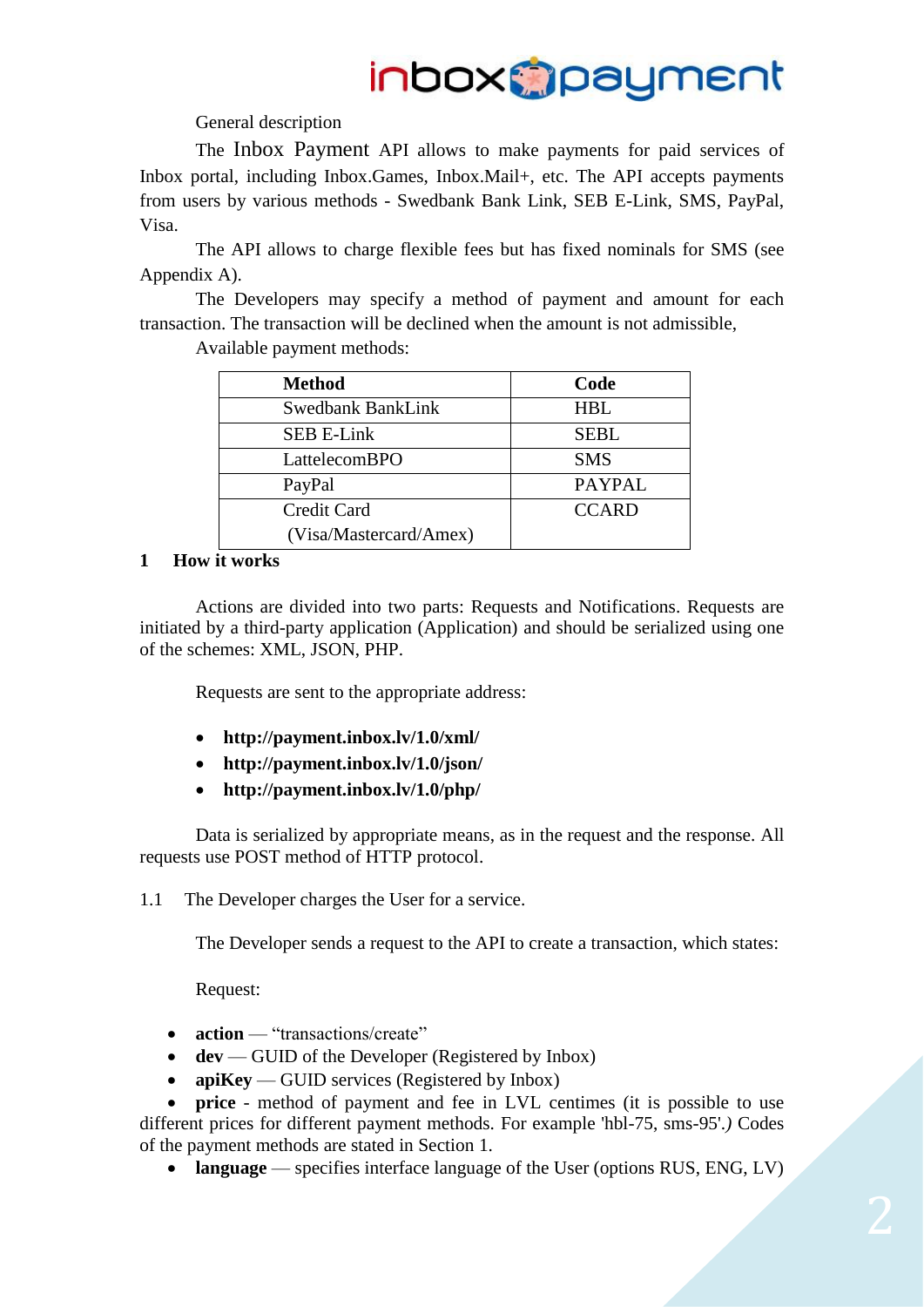**skin** — interface of a payment form, the visual part of the payment interface in Inbox Payment where the User will be redirected. Possible values are 'popup' (optimized for the iFrame size 538x458) and 'fullpage' - a full-sized page (default setting, when 'skin' is not defined).

• callbackURI — URI to be called by the System to send a notification (for example, after a successful completion of the transaction).

• **returnURI** — URI to redirect the User after a successful transaction. While empty, the User will be redirected nowhere (for compatibility).

• **cancelURI** — URI to redirect the User in case of failed transaction. While empty, the User will be redirected nowhere (for compatibility).

 **tag** — an optional parameter to pass additional information about the transaction on behalf of the Developer.

Samples:

JSON

Request:

```
{
  action: 'transactions/create', 
  dev: '949bd497-5869-98a4-15e1-b4dbea70b327', 
  apiKey: '',
  prices: 'hbl-75,sms-95',
  language: 'en',
  skin: 'popup'
  returnURI: 'http://example.org/game15/PaymentCommited/',
  cancelURI: 'http://example.org/game15/PaymentCanceled/',
  callbackURI: 'http://example.org/game15/PaymentCanceled/',
  tag: ''
}
```
Answer:

```
{
         id: '9f83f1ee-1006-3af4-e592-cc78da2910fe', 
         link: 'http://payment.inbox.lv/api/1.0/process/e15d0d08-c5c8-
2594-e5a7-588f83d9141b/'
      }
```
<span id="page-2-0"></span>1.2 The User pays for a service on page Inbox.Payment

The User is redirected to the page Inbox Payment (or iFrame), where form of payment, conditions, and the final price are shown. The User pays for the service in accordance with the method of payment chosen.

The system carries out to validate and proceed transaction and redirects the User to the page specified by the Developer, transferring data as specified by protocol.

These data are transmitted to the Developer in a GET-request. Returned data consists of: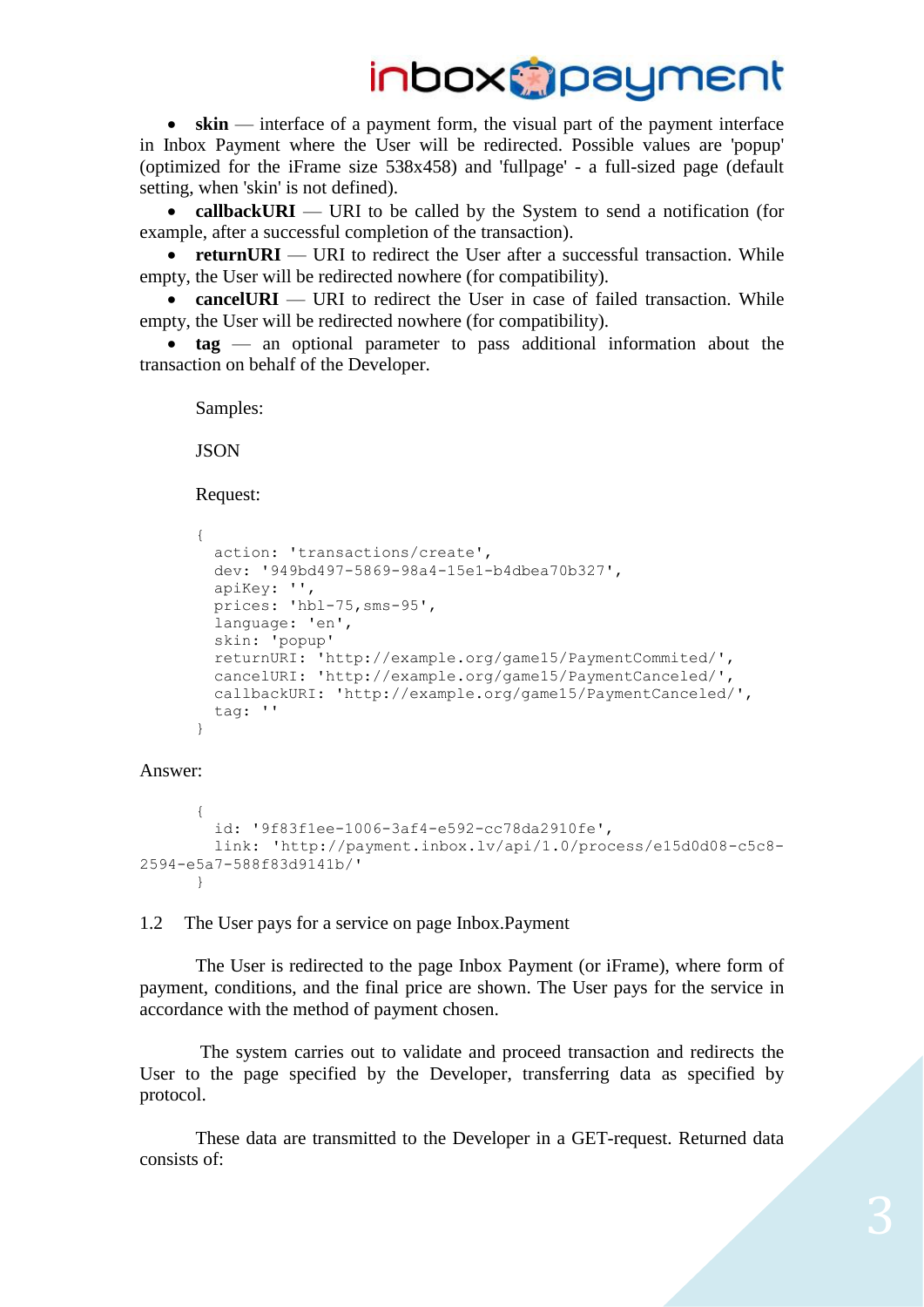

- transaction\_uuid,
- transaction\_result,
- $\bullet$  tag.

<span id="page-3-0"></span>1.3 Checking a payment status of a particular transaction

The Developer may check the status of a particular transaction using UUID of the transaction, calling the corresponding request, passing an UUID f the transaction.

- **action** 'transactions/check'
- dev GUID of the Developer
- **id** GUID of the transaction

Answer:

Status with the value ENUM {CREATED, IN\_PROGRESS, CONFIRMED, COMPLETED, FAILED, UNKNOWN}

Sample: **JSON** 

#### Request:

```
{
  action: 'transactions/check', 
  dev: '949bd497-5869-98a4-15e1-b4dbea70b327', 
  id: 'd751c4b1-beaf-3ca4-a5b8-a903038b12c4', 
}
```
#### Answer:

```
{
  status: 'COMPLETED'
}
```
<span id="page-3-1"></span>1.4 Notifies of status change of a transaction to the Developer

When status of the transaction become changed, the API send notify to the Developer using callbackURI (specified on the transaction generation time). The request is sent in the following type:

```
Array
(
'transaction uuid' => $transaction['transaction uuid'],
'transaction result' => 'OK',
'tag' => $transaction['tag']
\lambda
```
Upon receiving a confirmation of a transaction status change it is required to check the status according to Section 2.3.

<span id="page-3-2"></span>1.5 Controlling and monitoring of transactions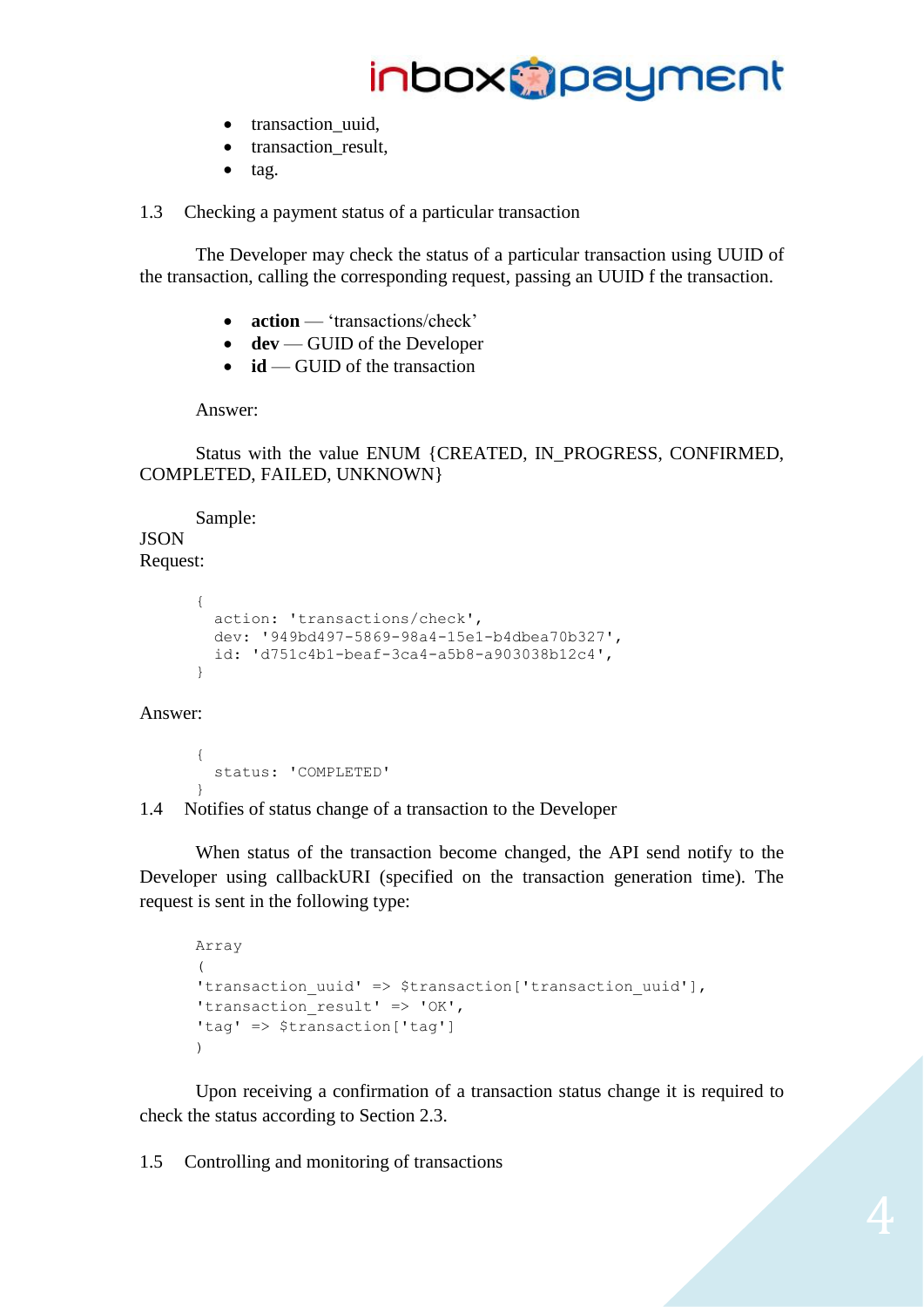To control and monitor transactions, the API creates an account for each Developer. The administrative interface is available at <http://paymenty.inbox.lv/1.0/clients>

The main functions

- Monitor cash flow for each registered application
- Detailed transaction log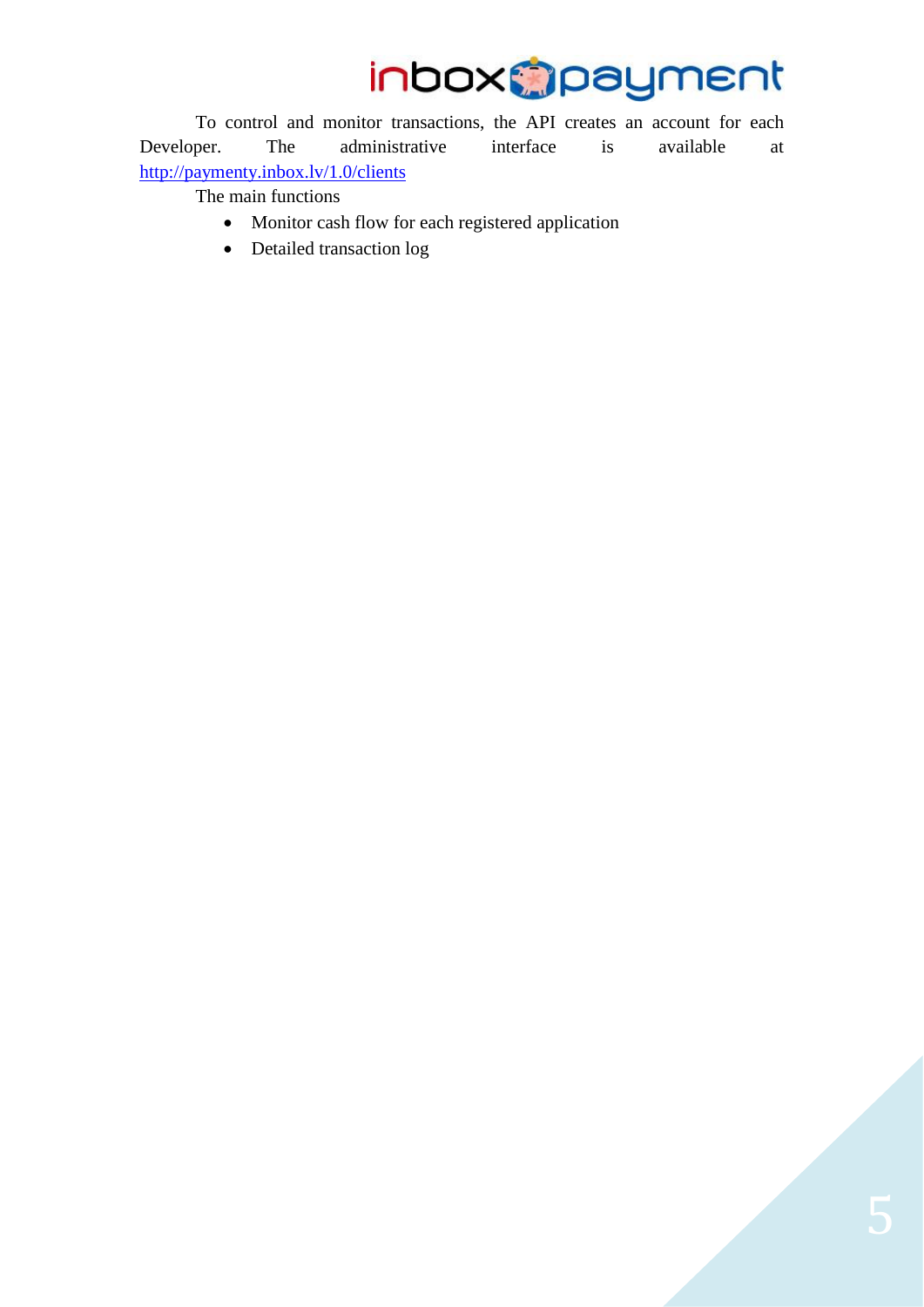#### Appendix A

<span id="page-5-0"></span>

| <b>SMS</b> code | <b>SMS</b> fixed nominal |
|-----------------|--------------------------|
| $01***$         | $Ls$ 0.00                |
| 33              | Ls 0.05                  |
| 20              | Ls 0.06                  |
| 34              | Ls 0.07                  |
| 05              | Ls 0.08                  |
| 21              | Ls $0.10$                |
| 02              | Ls 0.15                  |
| 35              | Ls 0.20                  |
| 22              | Ls 0.21                  |
| 36              | Ls 0.25                  |
| 06              | Ls 0.26                  |
| 37              | Ls 0.29                  |
| 38              | Ls 0.30                  |
| 23              | Ls 0.31                  |
| 39              | Ls 0.35                  |
| 03              | Ls 0.36                  |
| 40              | Ls 0.39                  |
| 41              | Ls 0.40                  |
| 42              | $Ls$ 0.45                |
| 25              | Ls 0.47                  |
| 43              | Ls 0.49                  |
| 44              | $Ls$ 0.50                |
| 07              | Ls 0.52                  |
| 45              | Ls 0.55                  |
| 26              | Ls 0.57                  |
| 46              | Ls 0.60                  |
| 04              | Ls 0.61                  |
| 47              | Ls 0.75                  |
| 48              | Ls 0.85                  |
| 27              | Ls 0.88                  |
| 49              | $\text{Ls}$ 0.95         |
| 09              | Ls 0.98                  |
| 50              | Ls 0.99                  |
| 51              | Ls 1.00                  |
| 28              | Ls 1.03                  |
| 52              | Ls 1.25                  |
| 29              | Ls 1.29                  |
| 53              | Ls 1.50                  |
| 54              | Ls 1.75                  |
| 30              | Ls 1.80                  |
| 55              | Ls 1.99                  |
| 56              | Ls 2.00                  |
| 57              | Ls 2.25                  |
| 58              | Ls 2.50                  |
| 59              | Ls 2.75                  |
| 60              | Ls 3.00                  |